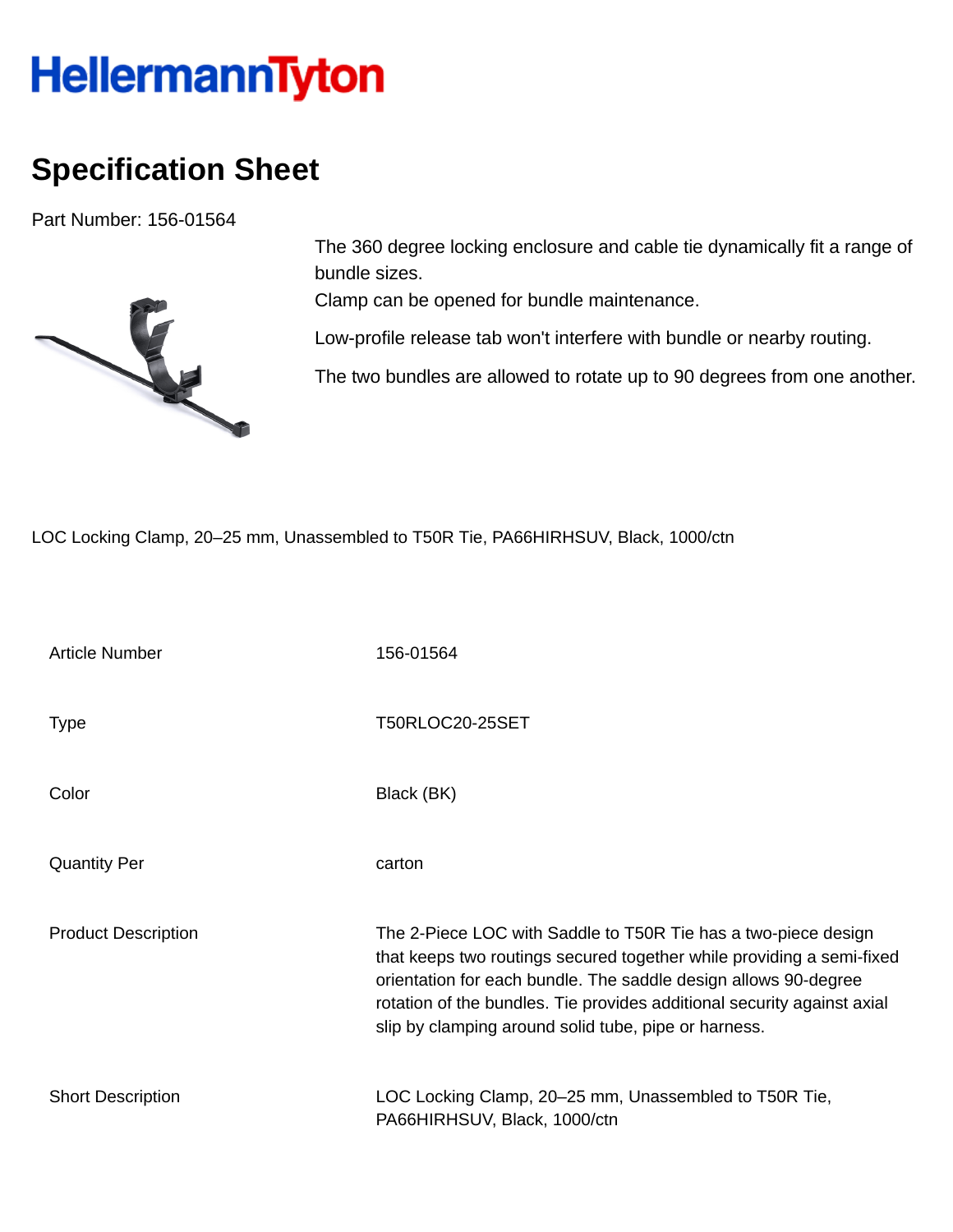| Minimum Tensile Strength (Imperial)   | 50.0                   |
|---------------------------------------|------------------------|
| Minimum Tensile Strength (Metric)     | 225.0                  |
| Length L (Imperial)                   | 1.46                   |
| Length L (Metric)                     | 37.2                   |
| <b>Fixation Method</b>                | Omega Clips            |
| <b>Identification Plate Position</b>  | none                   |
| <b>Releasable Closure</b>             | <b>No</b>              |
| <b>Tie Closure</b>                    | plastic pawl           |
| Variant                               | <b>Inside Serrated</b> |
| <b>Bundle Diameter Min (Imperial)</b> | 0.79                   |
| <b>Bundle Diameter Min (Metric)</b>   | 20.0                   |
| <b>Bundle Diameter Max (Imperial)</b> | 0.98                   |
| <b>Bundle Diameter Max (Metric)</b>   | 25.0                   |
| Height H (Imperial)                   | 1.53                   |
| Height H (Metric)                     | 38.9                   |